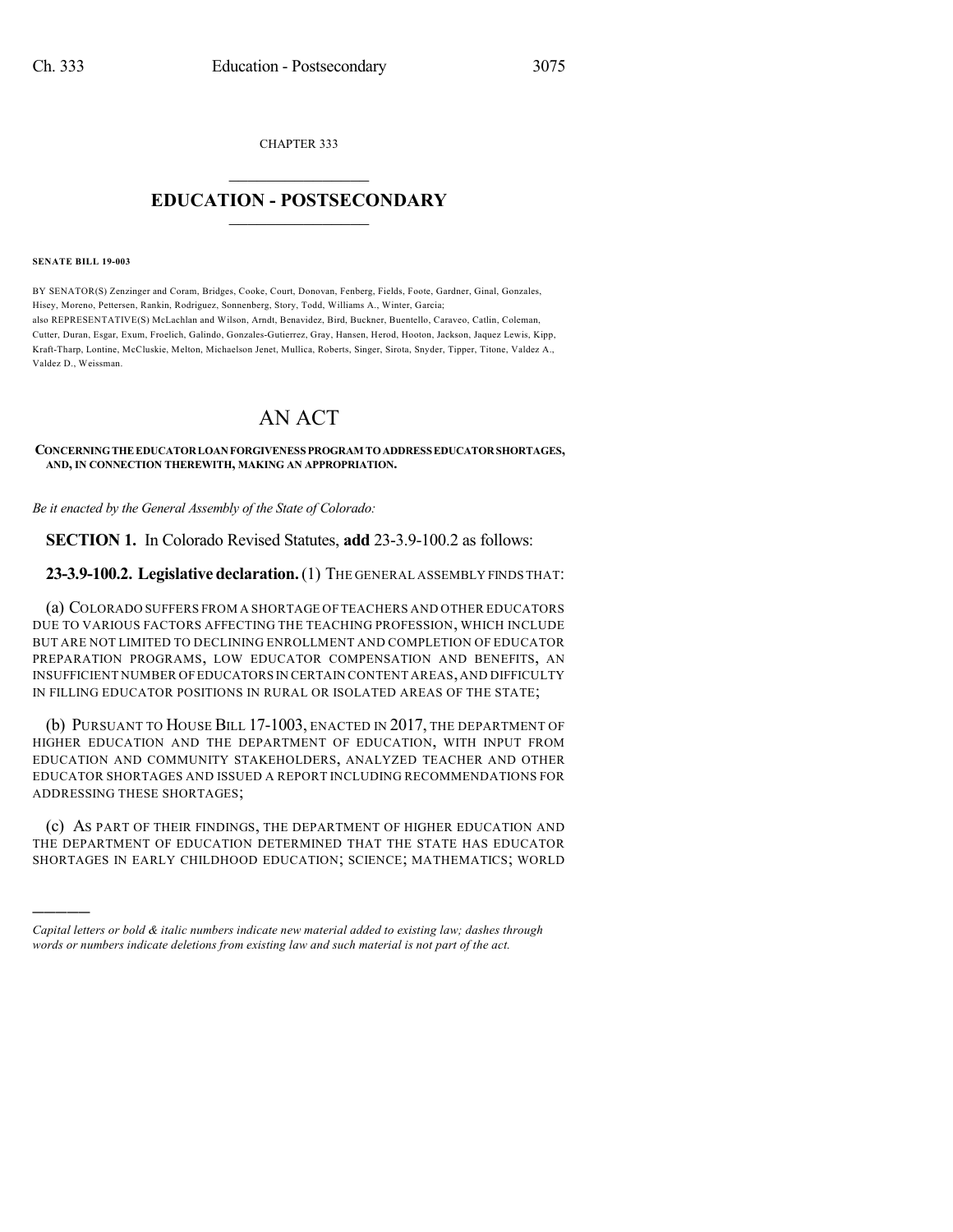LANGUAGES; SPECIAL EDUCATION; AND ART, MUSIC, AND DRAMA;

(d) FURTHER, SHORTAGES IN THESE CONTENT AREAS ARE MORE PRONOUNCED IN RURAL AND REMOTE RURAL AREAS WHERE SCHOOL DISTRICTS AND RURAL SCHOOLS FACE ADDITIONAL CHALLENGES, INCLUDING INADEQUATE TEACHER COMPENSATION, LACK OF AFFORDABLE HOUSING, AND AN INABILITY TO ATTRACT NEW TEACHERS TO RURAL COMMUNITIES; AND

(e) THE DEPARTMENT OF HIGHER EDUCATION AND THE DEPARTMENT OF EDUCATION FOUND THAT ONE STRATEGY FOR ADDRESSING TEACHER AND OTHER EDUCATOR SHORTAGES IN HARD-TO-FILL POSITIONS DUE TO TEACHING CONTENT AREA OR GEOGRAPHIC LOCATION IS TO OFFER LOAN REPAYMENT OF EDUCATIONAL LOANS FOR EDUCATORS WHO SERVE IN THESE HARD-TO-FILL POSITIONS IN THE STATE.

(2) THEREFORE,THE GENERAL ASSEMBLY DECLARES THAT IMPLEMENTINGA LOAN FORGIVENESS PROGRAM FOR EDUCATORS EMPLOYED IN QUALIFIED POSITIONS IN THE STATE IS NECESSARY TO ENSURE THAT THE NEEDS OF STUDENTS ARE MET IN ALL COLORADO PUBLIC SCHOOLS.

**SECTION 2.** In Colorado Revised Statutes, 23-3.9-101, **amend** (4) and (5); **repeal** (3.5); and **add** (2.5), (3.7), and (6) as follows:

**23-3.9-101. Definitions.** As used in this part 1, unless the context otherwise requires:

(2.5) "EDUCATOR" MEANS A TEACHER, PRINCIPAL, OR SPECIAL SERVICES PROVIDER, AS THOSE TERMS ARE DEFINED IN SECTION 22-60.5-102; EXCEPT THAT A SPECIAL SERVICES PROVIDER NEED NOT BE EMPLOYED BY A SCHOOL DISTRICT.

(3.5) "High-povertyschool"means a public school at which the number of pupils enrolled who are eligible for free lunch pursuant to the provisions of the federal "Richard B. Russell National School Lunch Act", 42 U.S.C. sec. 1751 et seq., is at least equal to or greater than twenty-eight percent of the school's student enrollment.

(3.7) "QUALIFIED LOAN" MEANS AN EDUCATIONAL LOAN INCURRED WHILE COMPLETING AN APPROVED EDUCATOR PREPARATION PROGRAM, AS DEFINED IN SECTION 23-1-121, OR A BACHELOR'S OR MASTER'S DEGREE IN THE AREA IN WHICH THE EDUCATOR IS EMPLOYED IN A QUALIFIED POSITION. THE COMMISSION SHALL DETERMINE IF A LOAN IS A QUALIFIED LOAN FOR PURPOSES OF THE EDUCATOR LOAN FORGIVENESS PROGRAM CREATED IN SECTION 23-3.9-102.

(4) "Qualified position" means:

(a) A teaching HARD-TO-STAFF EDUCATOR position in a high-poverty school that is a Colorado elementary public school in a RURAL SCHOOL OR rural school district or in a facility school that is in a rural school district IDENTIFIED BY THE DEPARTMENT OF EDUCATION PURSUANT TO SECTION 23-3.9-102 (6); or

(b) A teaching HARD-TO-STAFF EDUCATOR position in math, science, special education, or linguistically diverse education in a Colorado public school, A SCHOOL OPERATED BY A BOARD OF COOPERATIVE SERVICES CREATED PURSUANT TO ARTICLE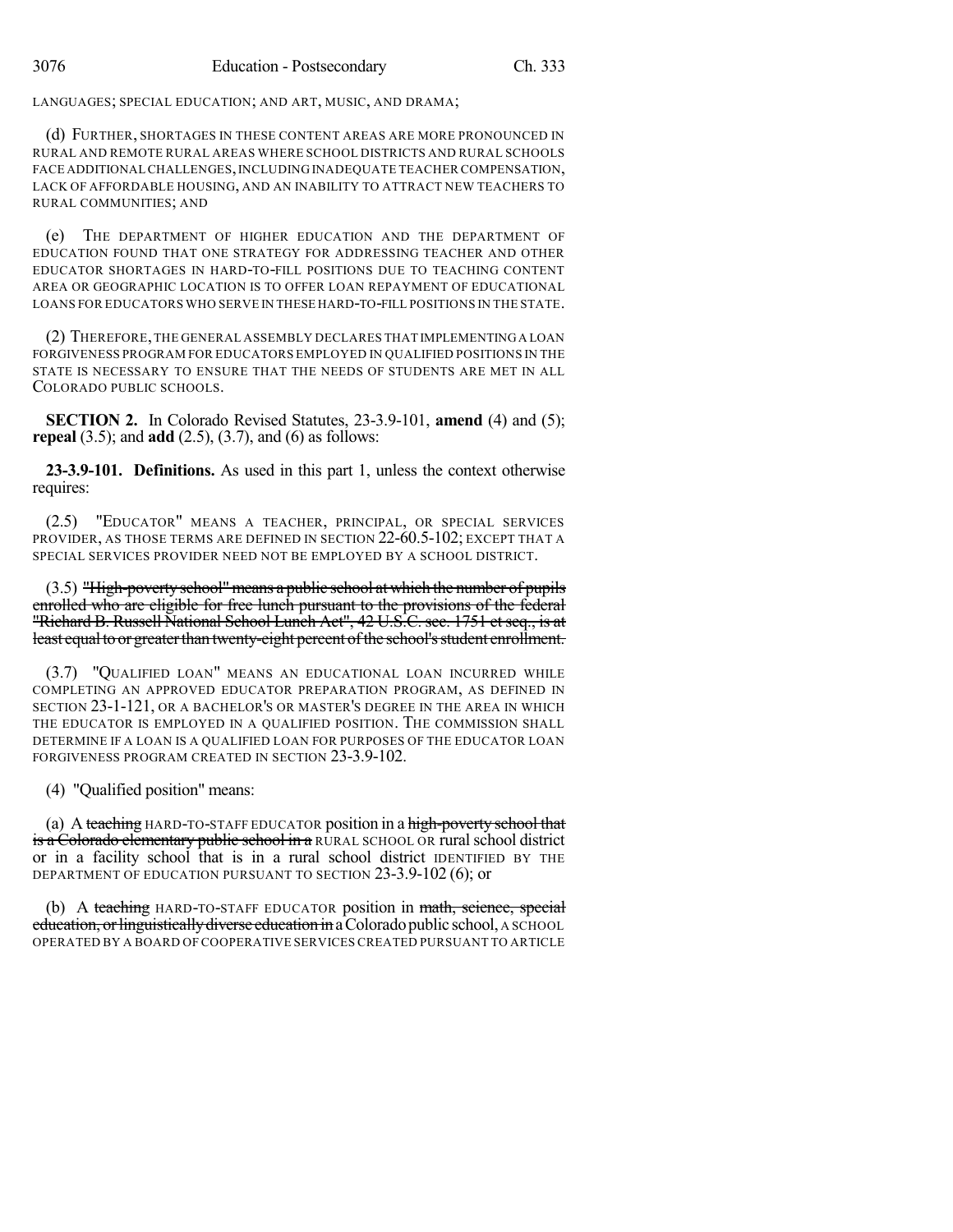5 OF TITLE 22, or a facility school IN A CONTENT SHORTAGE AREA IDENTIFIED PURSUANT TO SECTION 23-3.9-102 (6).

(5) "Rural school" OR "RURAL SCHOOL district" means a PUBLIC school OR SCHOOL district that does not include within its geographic boundaries a municipality exceeding five thousand persons and that is characterized by sparse, widespread populations IDENTIFIED BY THE DEPARTMENT OF EDUCATION PURSUANT TO SECTION 23-3.9-102 (6).

(6) "SCHOOL" OR "PUBLIC SCHOOL" MEANS A PUBLIC SCHOOL AS PROVIDED IN SECTION 22-1-101, INCLUDING A CHARTER SCHOOL AUTHORIZED BY A SCHOOL DISTRICT PURSUANT TO PART 1 OF ARTICLE 30.5OF TITLE 22, AN INSTITUTE CHARTER SCHOOL AUTHORIZED BY THE STATE CHARTER SCHOOL INSTITUTE PURSUANT TO PART 5 OF ARTICLE 30.5 OF TITLE 22, OR A SCHOOL OPERATED BY A BOARD OF COOPERATIVE SERVICES CREATED AND OPERATINGPURSUANT TO ARTICLE 5OF TITLE 22.

**SECTION 3.** In Colorado Revised Statutes, **amend** 23-3.9-102 as follows:

**23-3.9-102. Educator loan forgiveness program - administration - fund eligibility.** (1) (a) The general assembly hereby authorizes the commission to develop and maintain a teacher AN EDUCATOR loan forgiveness pilot program for implementation beginning in the  $2001-02$  2019-20 academic year for payment of all or part of the principal and interest of the educational QUALIFIED loans of a first-year teacher AN EDUCATOR who is hired for a qualified position. Beginning in the 2004-05 academic year, the commission is authorized to extend the teacher loan forgiveness pilot program to include payment of all or part of the principal and interest of the educational loans of a teacher who is hired to teach in a qualified position after the teacher's first year of teaching. MONEY IN THE EDUCATOR LOAN FORGIVENESS FUND, CREATED IN SUBSECTION  $(1)(b)$  OF THIS SECTION, MAY BE USED ONLY FOR repayment of QUALIFIED loans through the teacher EDUCATOR loan forgiveness pilot program. may be made using moneys in the teacher loan forgiveness fund, created in paragraph (b) of this subsection (1), or moneys allocated to the program by collegeinvest. The commission is authorized to receive SEEK, ACCEPT, and expend gifts, grants, and donations for the teacher EDUCATOR loan forgiveness pilot program. Only graduates of institutions of higher education whose loans have collegeinvest eligibility may receive repayment of their loans using moneys allocated to the program by collegeinvest THE COMMISSION SHALL TRANSMIT ALL MONEY RECEIVED THROUGH GIFTS, GRANTS, OR DONATIONS TO THE STATE TREASURER, WHO SHALL CREDIT THE MONEY TO THE EDUCATOR LOAN FORGIVENESS FUND, CREATED IN SUBSECTION (1)(b) OF THIS SECTION. THE COMMISSION SHALL DEVELOP LOAN REPAYMENT POLICIES THAT ENSURE THAT MONEY IN THE EDUCATOR LOAN FORGIVENESS FUND IS USED FOR THE REPAYMENT OF QUALIFIED LOANS OF EDUCATORS EMPLOYED IN QUALIFIED POSITIONS.

(b) There is hereby created the teacher EDUCATOR loan forgiveness fund, which shall consist CONSISTS of all moneys MONEY appropriated thereto TO THE FUND by the general assembly for the teacher EDUCATOR loan forgiveness pilot program and any gifts, grants, and donations received for said THAT purpose. Moneys MONEY in the fund are hereby is continuously appropriated to the department of higher education for the teacher EDUCATOR loan forgiveness pilot program. At the end of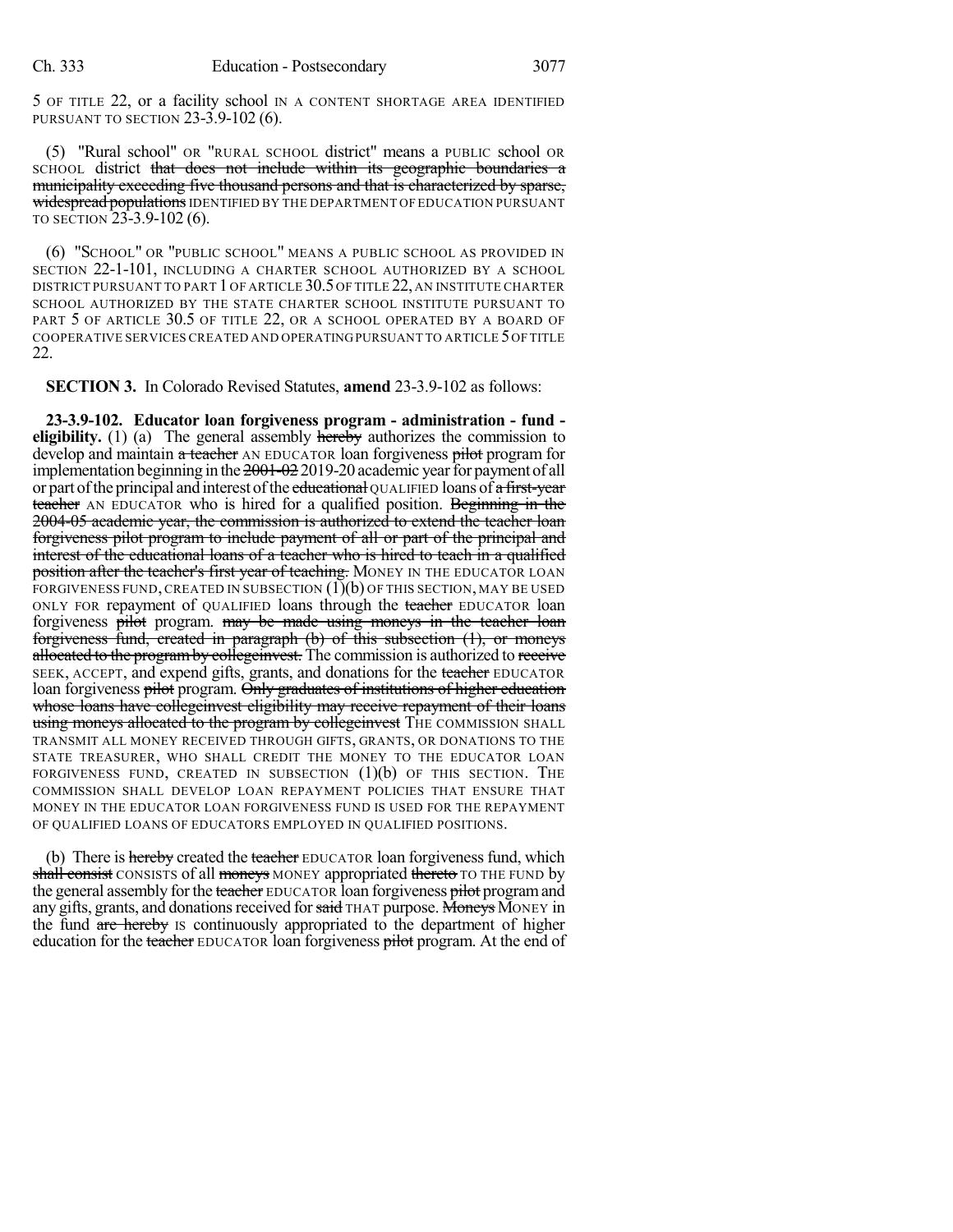3078 Education - Postsecondary Ch. 333

any fiscal year, all unexpended and unencumbered moneys MONEY in the fund shall remain therein REMAINS IN THE FUND and shall not be credited or transferred to the general fund or any other fund; EXCEPT THAT ON AUGUST 30, 2033, ANY UNEXPENDED AND UNENCUMBERED MONEY IN THE FUND SHALL BE TRANSFERRED TO THE GENERAL FUND.

(c) SUBJECT TO AVAILABLE APPROPRIATIONS,THE COMMISSION SHALL ANNUALLY APPROVE APPLICATIONS FOR UP TO ONE HUNDRED NEW PARTICIPANTS IN THE EDUCATOR LOAN FORGIVENESS PROGRAM. IF MORE APPLICANTS APPLY THAN THE NUMBER OF NEW PARTICIPANTS AUTHORIZED FOR THE APPLICABLE YEAR, THE COMMISSION SHALL:

(I) FIRST, APPROVE APPLICANTS WHO HAVE CONTRACTED FOR A QUALIFIED POSITION IN A RURAL SCHOOL DISTRICT OR RURAL SCHOOL AND IN A CONTENT SHORTAGE AREA;

(II) SECOND, APPROVE APPLICANTS WHO HAVE CONTRACTED FOR A QUALIFIED POSITION IN A RURAL SCHOOL DISTRICT OR RURAL SCHOOL; AND

(III) THIRD, APPROVE APPLICANTS WHO HAVE CONTRACTED FOR A QUALIFIED POSITION IN A CONTENT SHORTAGE AREA.

(2) In addition to any qualifications specified by the commission, to qualify for the teacher EDUCATOR loan forgiveness pilot program, a teacher AN EDUCATOR shall:

(a) Graduate from an approved program of EDUCATOR preparation PROGRAM, AS DEFINED IN SECTION 23-1-121, OR, IF THE APPLICANT IS A SPECIAL SERVICES PROVIDER, SATISFY THE SPECIAL SERVICES PROVIDER PREPARATION REQUIREMENTS FOR LICENSURE;

(b) Meet licensure requirements pursuant to section 22-60.5-201 (1)(b) or (1)(c), SECTION 22-60.5-301 (1)(a) OR (1)(b), or SECTION 22-60.5-210; C.R.S.;

(c) (I) Demonstrate professional competencies consistent with state board of education rules in the subject matter in which the teacher EDUCATOR obtains a qualified position; or

(II) Be fully qualified under a training program approved by a federal court or agency or the state department of education;

(d)  $(H)$  Contract for the teacher's first year of teaching in a qualified position, as defined in section 23-3.9-101,  $\left(4\right)(b)$ , no earlier than June  $2001$  2019 and no later than the end of the  $2008-09$  2027-28 academic year; or AND

(II) If the teacher is not a first-year teacher, contract to teach in a qualified position, as defined in section 23-3.9-101 (4)(b), no earlier than June 2004 and no later than the end of the 2008-09 academic year; or

(III) Initially apply to participate in the programand teach in a qualified position, as defined in section  $23-3.9-101$  (4)(a), on or after June 1, 2005, and no later than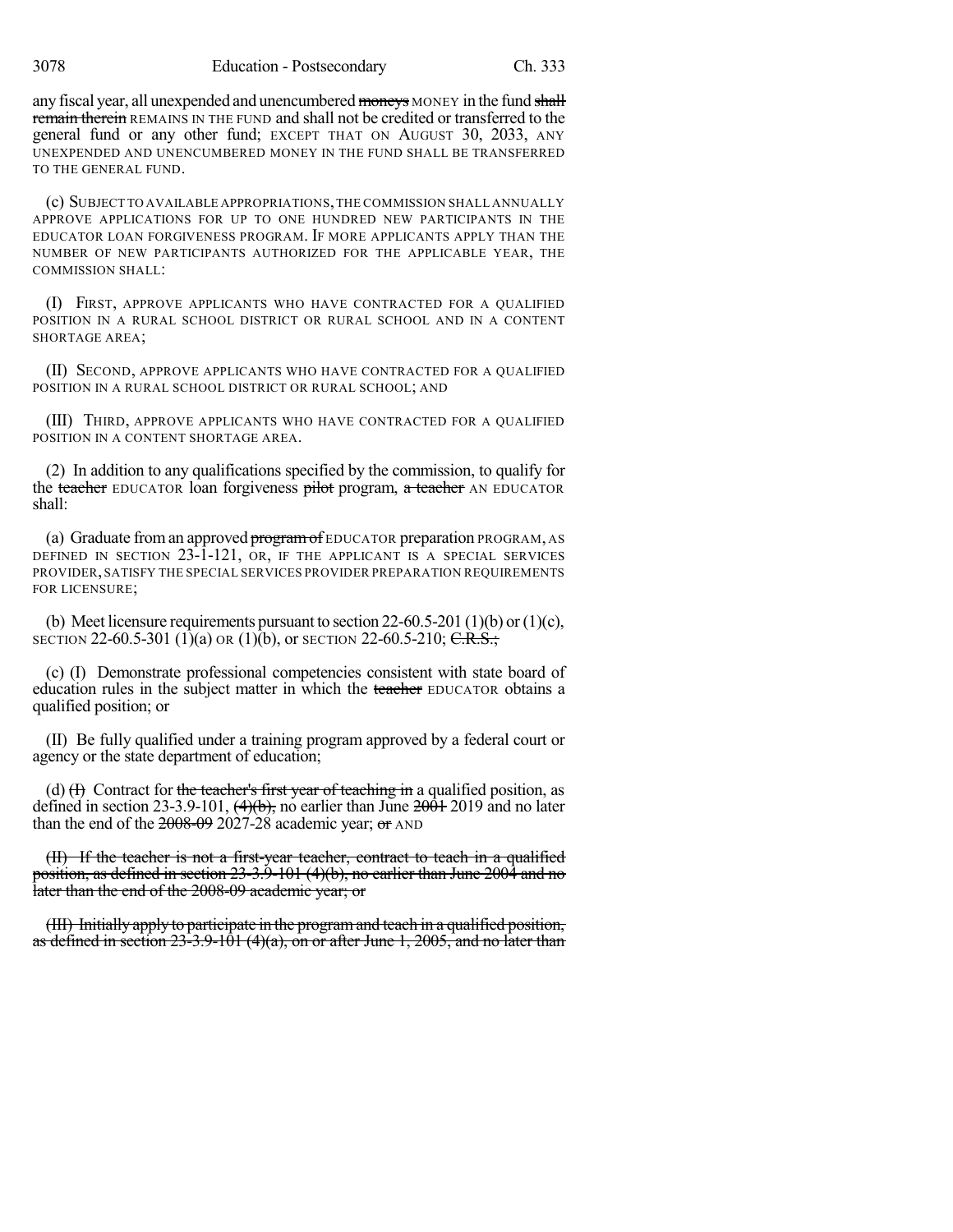the end of the 2012-13 academic year;

(e) Work at least half-time in a qualified position if employed in a rural school district, or, beginning with the fall semester of the 2005-06 academic year, full-time in a qualified position if employed in a school district other than a rural school district: and

(f) Be liable for an outstanding balance on a collegenvest QUALIFIED loan.  $\sigma \tau$ loan through a lender with an agreement with collegeinvest to offer loans.

(3) A teacher AN EDUCATOR who qualifies under PURSUANT TO subsection (2) of this section may be eligible for up to two  $FIVE$  thousand dollars in loan forgiveness for the first year of teaching EACH YEAR OF EMPLOYMENT in a qualified position and up to two thousand dollars in loan forgiveness for each of the next three years of teaching in a qualified position FOR UP TO A TOTAL OF FIVE YEARS.

 $(3.5)$  Notwithstanding the provisions of subsection  $(3)$  of this section, a teacher who qualifies under subsection  $(2)$  of this section, initially applies to participate in the program in any of academic years 2009-10 to 2012-13, and teaches in a high-poverty elementary school in a rural school district shall be eligible for up to four thousand dollars in loan forgiveness for each of the first two years of teaching in a qualified position and up to one thousand dollars in loan forgiveness for each of the next two years of teaching in a qualified position.

(4) If  $\alpha$  teacher AN EDUCATOR qualifies for the teacher EDUCATOR loan forgiveness pilot program through employment in a high-poverty elementary school in a rural school district QUALIFIED POSITION and in a subsequent academic year the school no longer meets the criteria to be classified as a high-poverty elementary school in a rural school district POSITION IS NO LONGER IDENTIFIED AS A QUALIFIED POSITION PURSUANT TO SUBSECTION  $(6)$  OF THIS SECTION, the teacher EDUCATOR may continue to participate in the teacher EDUCATOR loan forgiveness pilot program if he or she THE EDUCATOR continues to teach at the IN THE same school POSITION IN THE SAME LOCATION OR IN A DIFFERENT POSITION THAT IS A QUALIFIED POSITION.

(5) If a teacher AN EDUCATOR qualifies for the teacher EDUCATOR loan forgiveness pilot program through employment in a high-poverty elementary school in a rural school district and subsequently transfers to a nonqualifying school POSITION, he or she THE EDUCATOR forfeits participant status under PURSUANT TO this section.

(6) (a) FOR PURPOSES OF DEFINING A "QUALIFIED POSITION" PURSUANT TO SUBSECTION (4) OF THIS SECTION, the department of education shall annually identify: the public schools in the state that qualify as high-poverty elementary schools in

(I) Rural school districts BASED ON THE GEOGRAPHIC SIZE OF THE DISTRICT AND THE DISTANCE OF THE DISTRICT FROM THE NEAREST LARGE, URBANIZED AREA;

(II) RURAL SCHOOLS, WHICH MAY INCLUDE BUT ARE NOT LIMITED TO INDIVIDUAL SCHOOLS OF A SCHOOL DISTRICT EVEN THOUGH THE SCHOOL DISTRICT AS A WHOLE IS NOT IDENTIFIED AS A RURAL SCHOOL DISTRICT IF THE DEPARTMENT OF EDUCATION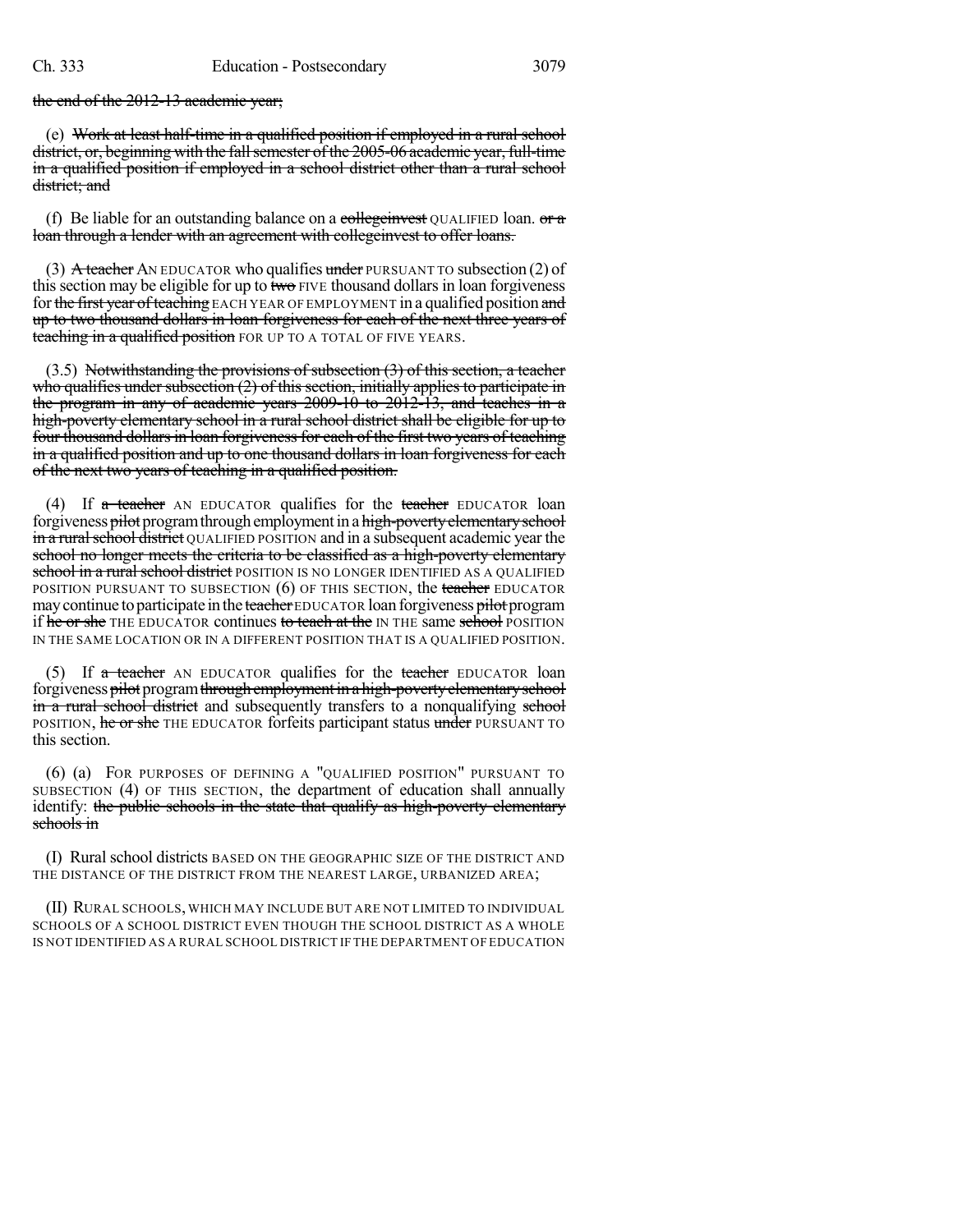DETERMINES THAT, AS A FUNCTION OF GEOGRAPHIC CHARACTERISTICS,THE SCHOOL IS EXPERIENCING EDUCATOR SHORTAGES THAT ARE NOT EXPERIENCED BY OTHER SCHOOLS OF THE SCHOOL DISTRICT;

(III) CONTENT SHORTAGE AREAS,WHICH MAY INCLUDE THOSE IDENTIFIED BY THE DEPARTMENT OF HIGHER EDUCATION AND DEPARTMENT OF EDUCATION IN THEIR NOVEMBER 2017 REPORT, "COLORADO'S TEACHER SHORTAGES:ATTRACTING AND RETAINING EXCELLENT EDUCATORS", AS WELL AS OTHER CONTENT SHORTAGE AREAS SPECIFIC TO COLORADO THAT DEVELOP OVER THE COURSE OF THE EDUCATOR LOAN FORGIVENESS PROGRAM. THE DEPARTMENT OF EDUCATION MAY IDENTIFY CONTENT SHORTAGE AREAS GENERALLY AND FOR SPECIFIC GEOGRAPHIC AREAS OF THE STATE.

(IV) HARD-TO-FILL EDUCATOR POSITIONS DUE TO GEOGRAPHY OR CONTENT SHORTAGE AREA, OR BOTH.

(b) AS PART OF ITS ANNUAL IDENTIFICATION OF RURAL SCHOOLS, SCHOOL DISTRICTS, AND CONTENT SHORTAGE AREAS, THE DEPARTMENT OF EDUCATION SHALL CONSIDER EDUCATION AND COMMUNITY STAKEHOLDER FEEDBACK.

**SECTION 4.** In Colorado Revised Statutes, **amend** 23-3.9-103 as follows:

**23-3.9-103. Reporting.** NOTWITHSTANDING THE PROVISIONS OF SECTION 24-1-136  $(11)(a)(I)$  TO THE CONTRARY, on or before December 15,  $2002$  2019, and on or before each December 15 EACH YEAR thereafter IN WHICH AN EDUCATOR IS PARTICIPATING IN THE PROGRAM, the commission shall prepare an annual report that includes, but is not limited to, THE CONTENT SHORTAGE AREAS IDENTIFIED BY THE DEPARTMENT OF EDUCATION; THE NUMBER OF APPLICATIONS RECEIVED AND the number of participants in the program AWARDED LOAN FORGIVENESS, THE PUBLIC SCHOOLS IN WHICH THE PARTICIPANTS ARE EMPLOYED, AND DEMOGRAPHIC INFORMATION FOR THE PARTICIPANTS; THE APPROVED TEACHER PREPARATION PROGRAM ATTENDED BY THE PARTICIPANTS; AND the amount of funds MONEY applied toward loan forgiveness and the sources of those funds THE MONEY. THE REPORT MUST ALSO INCLUDE,FOR ALL PARTICIPANTS AWARDED LOAN FORGIVENESS, THE LENGTH OF TIME EACH PARTICIPANT HAS REMAINED IN THE PROGRAM AND HAS REMAINED TEACHING IN THE PUBLIC SCHOOL OR WITHIN THE SAME SCHOOL DISTRICT. The commission shall provide notice to the education committees of the senate and the house of representatives, OR ANY SUCCESSOR COMMITTEES, that the report is available to the members of the committees upon request.

**SECTION 5.** In Colorado Revised Statutes, **amend** 23-3.9-104 as follows:

**23-3.9-104. Repeal of part.** This part 1 is repealed, effective July 1, 2019 SEPTEMBER 1, 2033.

**SECTION 6. Appropriation.** (1) For the 2019-20 state fiscal year, \$623,969 is appropriated to the department of higher education for use by the Colorado commission on higher education. This appropriation is from the general fund. To implement this act, the commission may use this appropriation as follows:

(a) \$123,969 for administration, which amountis based on an assumption thatthe